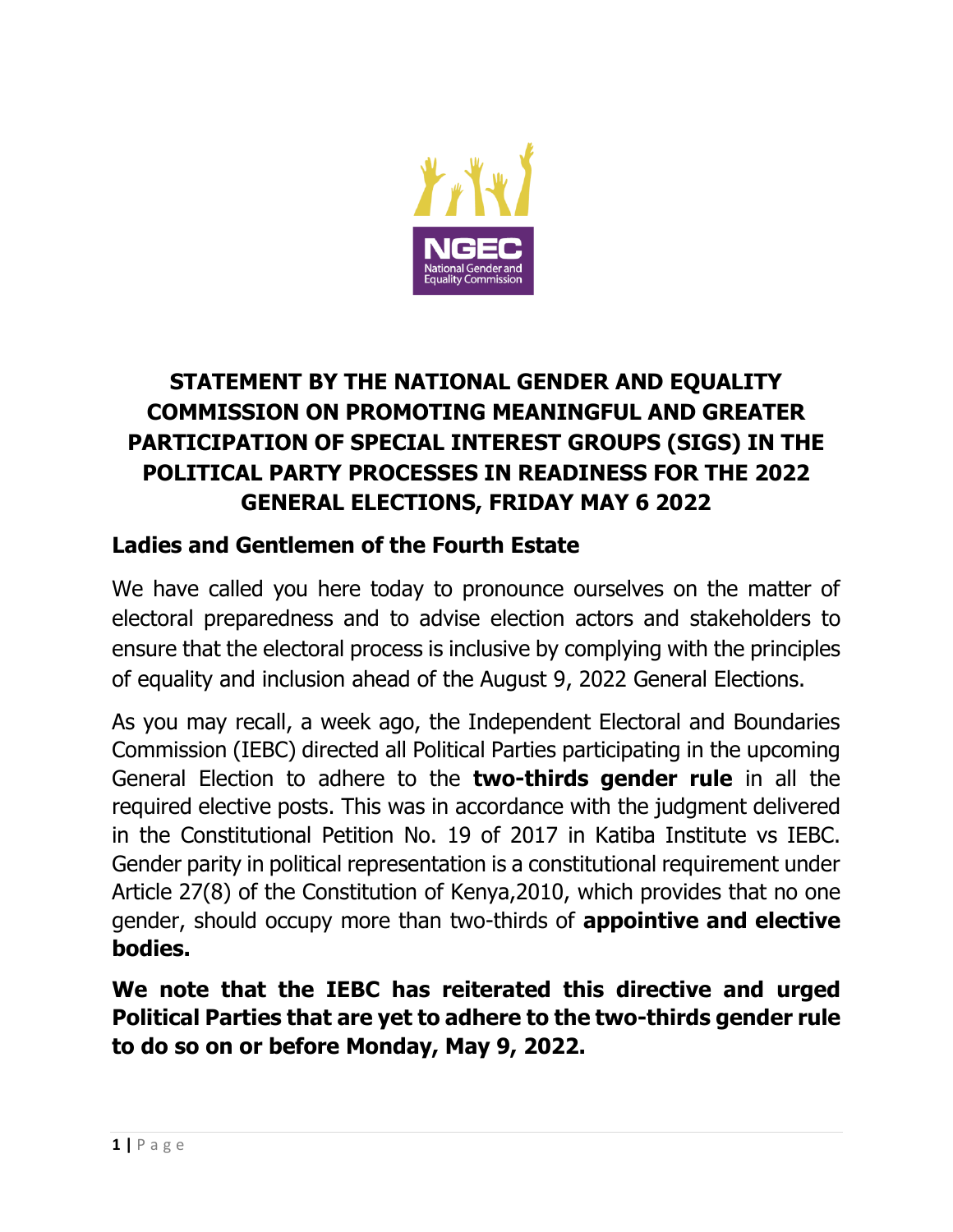Section 2 of the Political Parties (Amendment) Act 2016 defines women, youth, persons with disabilities (PWD), ethnic minorities and marginalised communities as special interest groups (SIG). Article 260 of the Constitution, of Kenya, 2010 defines a marginalised group as a group of people who, because of laws or practices before, on or after the effective date, were or are disadvantaged by discrimination on one or more of the grounds outlined in Article 27(4). These grounds include race, sex, pregnancy, marital status, health status, ethnic or social origin, colour, age, disability, religion, conscience, belief, culture, dress, language or birth.

Special Interest Groups in Kenya have not enjoyed and exercised their political rights equitably even though they constitute the majority of the population. Since the promulgation of the Constitution of Kenya in 2010, a lot of effort has been directed at putting in place a legislative mechanism to ensure not more than two-thirds of same-gender comprise Parliament and County Assemblies. To date, Parliament has failed to enact legislation to promote SIG representation, particularly the youth and PWD, in Parliament as envisaged in Article 100 of the Constitution.

To guarantee the full participation and inclusion of special interests groups in political processes, it is instructive that the constitutional imperatives for guaranteeing equality and inclusion are backed by sound legislation, administrative rules, regulations and guidelines.

The National Gender and Equality Commission is mandated to promote gender equality and freedom from discrimination. Over time, the Commission has taken various measures aimed at promoting political of Special Interest Groups, including auditing lists of political parties' nominees submitted to contest in General and By-elections, participating as a friend of the court to secure SIGs equitable representations in Parliament and County Assemblies, among others.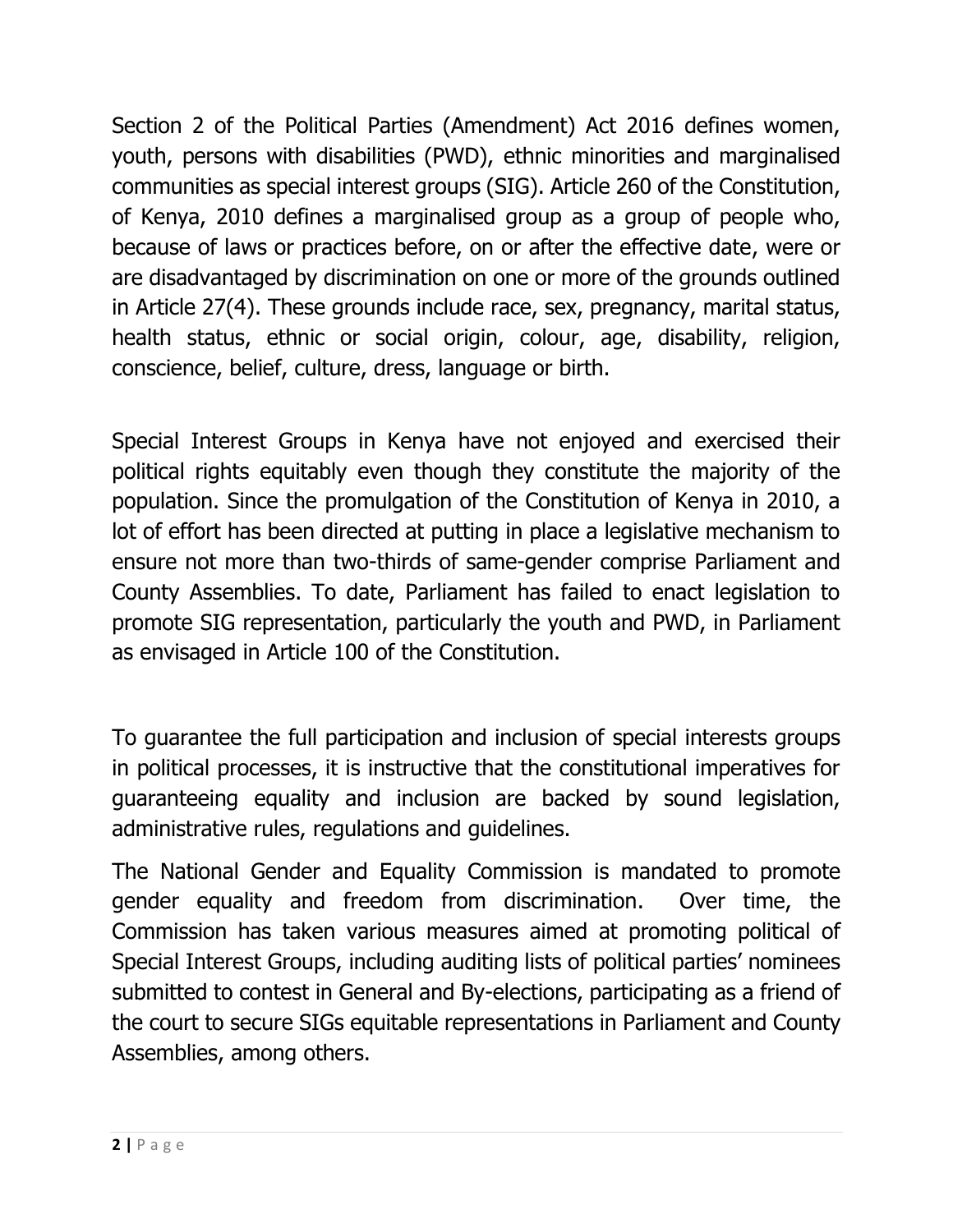The electioneering process does not start during voting. It starts from the time of voter education, voter registration, political party primaries, and campaigns and during the day of actual voting. It is our submission that for an inclusive electoral process, it must start right. The Commission therefore advises political parties to:-

- 1. **Commit** to complete nominations in good time to allow for dispute resolution mechanisms at the party level as provided by the law.
- 2. **Ensure** that the venue and the materials are friendly to persons with disabilities and the elderly especially those who are illiterate and lactating mothers.
- 3. **Consider** setting aside a proportion of nominations for all elective positions to women candidates in every county. We ask women, youth and persons with disability to present their candidature for competitive elections.
- 4. **Prevail** upon their respective leaders to pledge their unequivocal support towards the realization of the not more than two-thirds gender principle in political representation in both elective and appointive positions.
- 5. **Allow** and encourage special interest groups to register and participate in electoral processes including vying for various elective positions.
- 6. **Ensure** campaigns are conducted in a civilized and secure environment for all including liaising with law enforcement arms to provide maximum security to women and persons with disabilities who invariably suffer the blunt of electoral violence.

Credible leaders are as good as the integrity of the electoral process that produces them. Section 72 of the Elections Act specifically on election offences by candidates and Political Pprohibits an individual or a political party from participating and abetting actions of bribery and violence.